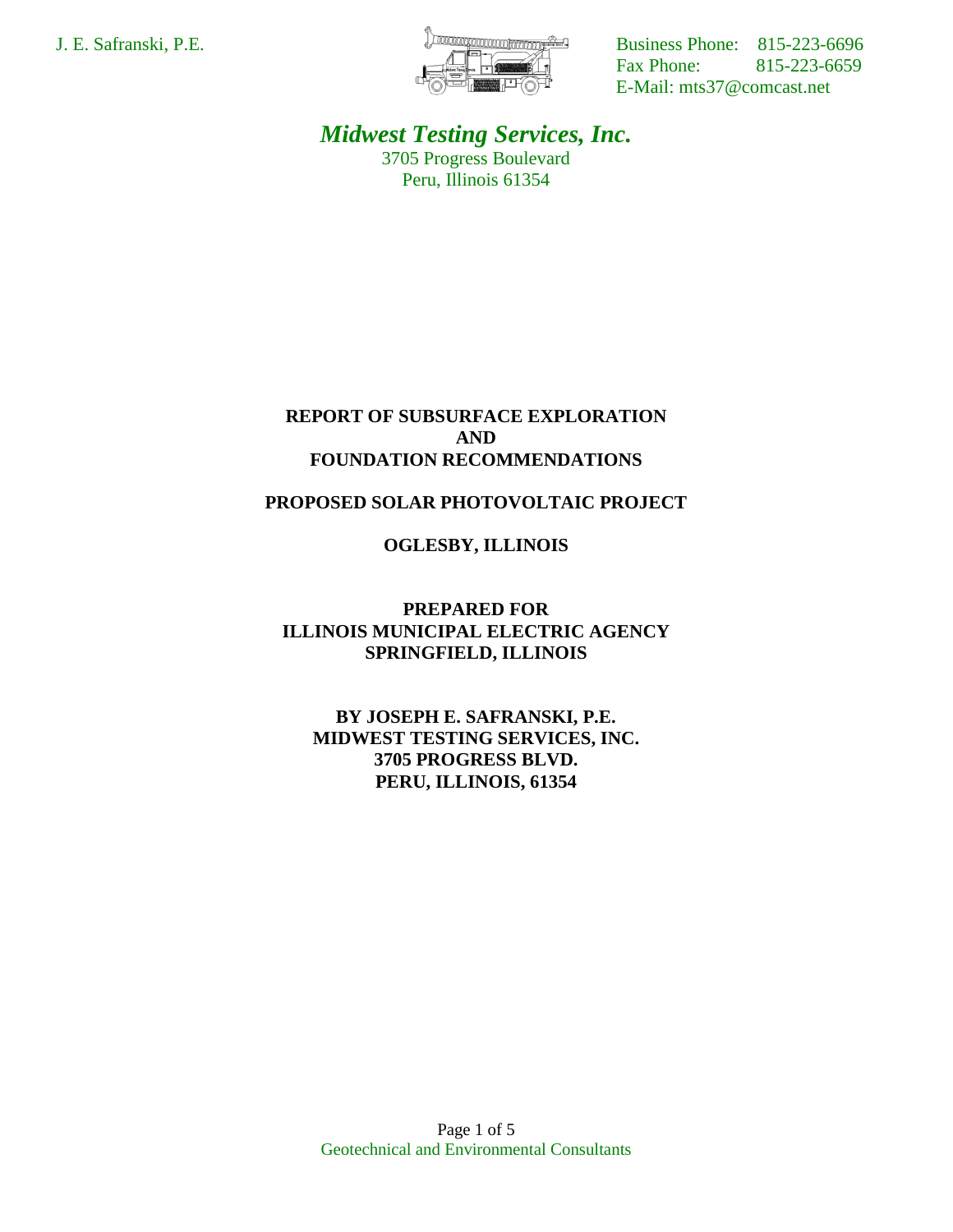# **Scope of Project**

The purpose of this exploration was to explore the subsurface conditions at the site for an evaluation of an acceptable foundation system for the proposed installation, Midwest Testing Services, Inc. scope of services included drilling a total of ten (10) hollow stem auger borings to a maximum investigative depth of 16-feet below the existing ground surface. This report outlines the testing procedures, presents available project investigation, describes the site and subsurface conditions, and presents, recommendations for the foundation system.

# **General Geology and Soil Conditions**

Most of the Northern Illinois subsoils were deposited during the glacial period known as "The Ice Age" or formerly as the Pleistocene Epoch, ranging from approximately 2.5 million to 10,000 years ago. During this time, glaciers with massive sheets of ice hundreds of feet thick dominated the North American Landscape.

These massive ice sheets formed in Canada due to heavy snowfall. The snow compacted into ice and began flowing, some of which traveled through the Lake Michigan basin and as far south as Central Illinois and as far west as the Mississippi River.

The massive glaciers gouged and ground up any rock in their paths, erasing Norther Illinois of any existing topography. The ground up rock imbedded in the glaciers ranged in size from clay to boulders, with varying amounts of everything in between. The material, called till, was deposited at the margins of the ice in large curved landforms called moraines. Once the glaciers began melting, the end moraines acted as dams holding back the water forming large glacial lakes. Eventually the moraines acted as dams holding back the water forming large glacial lakes. Eventually the moraines would fail, allowing the water to drain. These rushing waters would carry sediment and deposit it away from the original location of the ice. This deposit type called an outwash is unique from till because it is well sorted. The water separated the different size particles based on flow velocity. Typically, larger grain sizes are observed as the bottom of an outwash deposit, with decreasing grain size moving up the stratigraphic column, indicating decreasing flow velocity as the glacial lakes drained.

Underlying the glacial deposits is bedrock. Bedrock is defined as the solid rock buried beneath any glacial or un-lithified material. Most of the north-eastern Illinois bedrock is buried by glacial material, lessening to the west and south. The bedrock consists of limestone, dolomite, sandstone and shale. These were deposited by an ancient inland sea whose margins fluctuated across Illinois that existed approximately 610 million to 290 million years ago during the Cambrian Period. Underlying the bedrock is basement rock. This ancient rock consist mostly of the igneous rock granite.

This area consists of Quaternary deposits of the Wisconsin Episode. The Henry Formation within the Wisconsin Episode is composed of sands and gravels deposited in glacial river, outwash fans beaches and dunes from melt water of the degrading glaciers. The bedrock in this location is of the Paleozic eras and the Pennsylvania Period. Bedrock was not encountered on any of the ten (10) borings.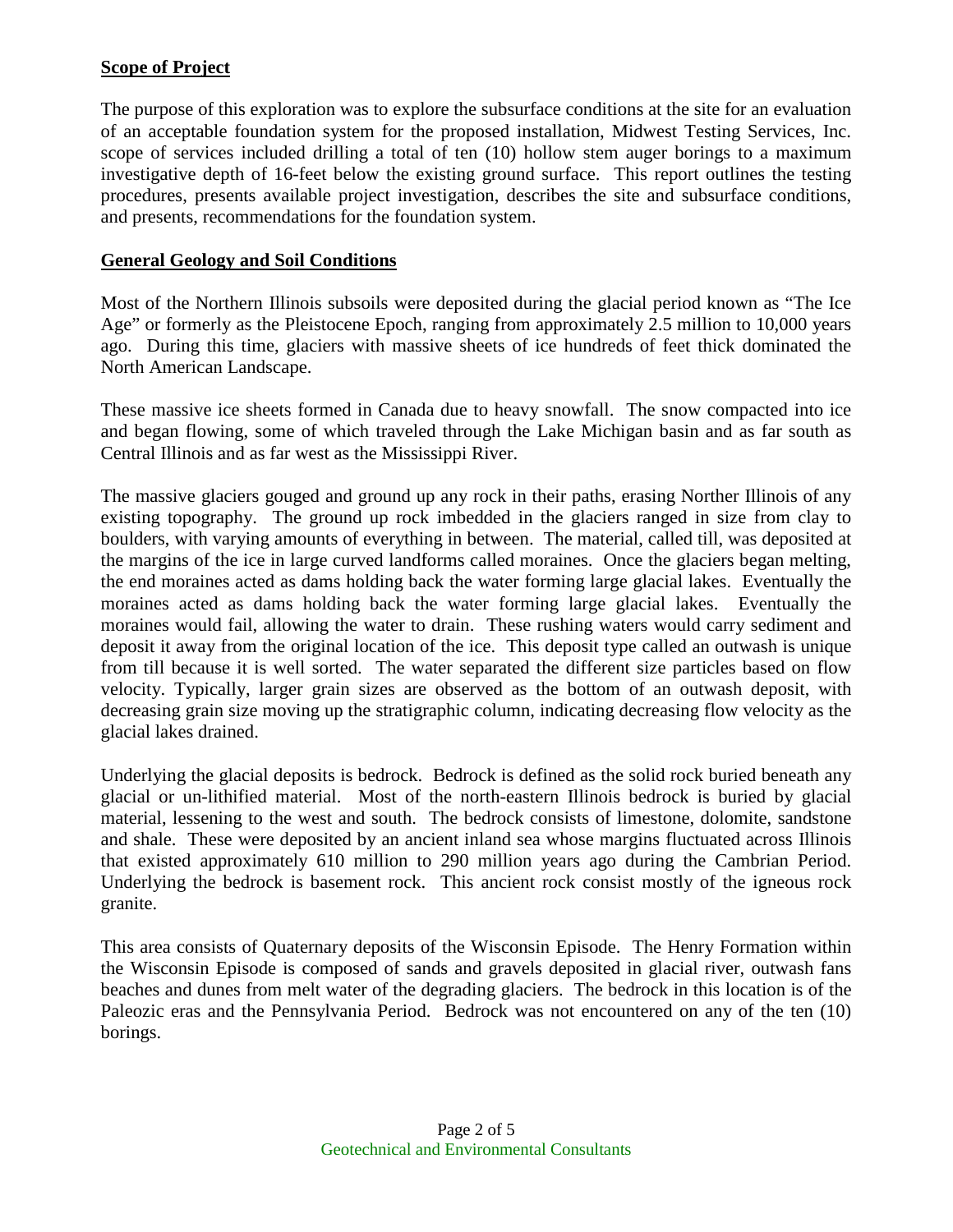The soils encountered on this site mostly consisted of stiff to very stiff clay with a very stiff silty clay loam material occasionally being revealed at the lower limit of the boring in some locations.

For a more detailed description of the soils encountered please see the boring logs attached to this report.

# **DRILLING, FIELD AND LAB TESTING PROCEDURES**

#### **Drilling and Sampling**:

Soil borings were completed with a truck mounted Diedrich D-50 drill using conventional 2  $\frac{1}{4}$  inch I.D. hollow stem augers to advance the bore holes. Representative samples were obtained using split spoon sampling procedures in accordance with ASTM procedures.

## **Field Testing**:

During the sampling procedure, standard penetration tests (SPT) were performed at regular intervals to obtain the standard penetrations value of the subsoils. The standard penetration value (N) is defined as the number of blows of a 140 pound hammer falling a distance of 30-inches, required to advance the split spoon sampler one foot into the soils. The results of the standard penetration tests indicate the relative density and consistency of the soils, thereby providing a basis for estimating the relative strength and compressibility of the various subsoils.

#### **Water Level Measurements:**

No water was encountered during the drilling and upon completion of the borings. Since the soils at this site are relatively impervious the accurate determination of groundwater elevation may not be possible even after several days of measurement. Seasonal fluctuation and recent rainfall conditions may influence future levels of groundwater levels at this site.

Ground surface elevations of the boring locations were determined by Chamlin & Associates of Peru, Illinois. Elevations varied from a high of 631.3 to a low of 628.79.

## **Earth Resistivity:**

The earth resistivity was conducted in accordance with ASTM G-57. "Standard Method for Field Measurement of Resistivity Using the Wenner Four Electrode Method." The resistivity was measured using probe spacing of 2.5, 5 and 10-feet in the vicinity of borings B-1 and B-9. The results are summarized on the Soil Resistivity Report sheet included in the appendix.

#### **Site And Subsurface Conditions**

#### **Site Conditions:**

The project site for the proposed Solar Farm is located in the southwest side of Oglesby, Illinois, specifically encompassing approximately 4.2 acres which is part of the south half of the northwest quarter of section 36, township 33 north, range1 east of the principal meridian.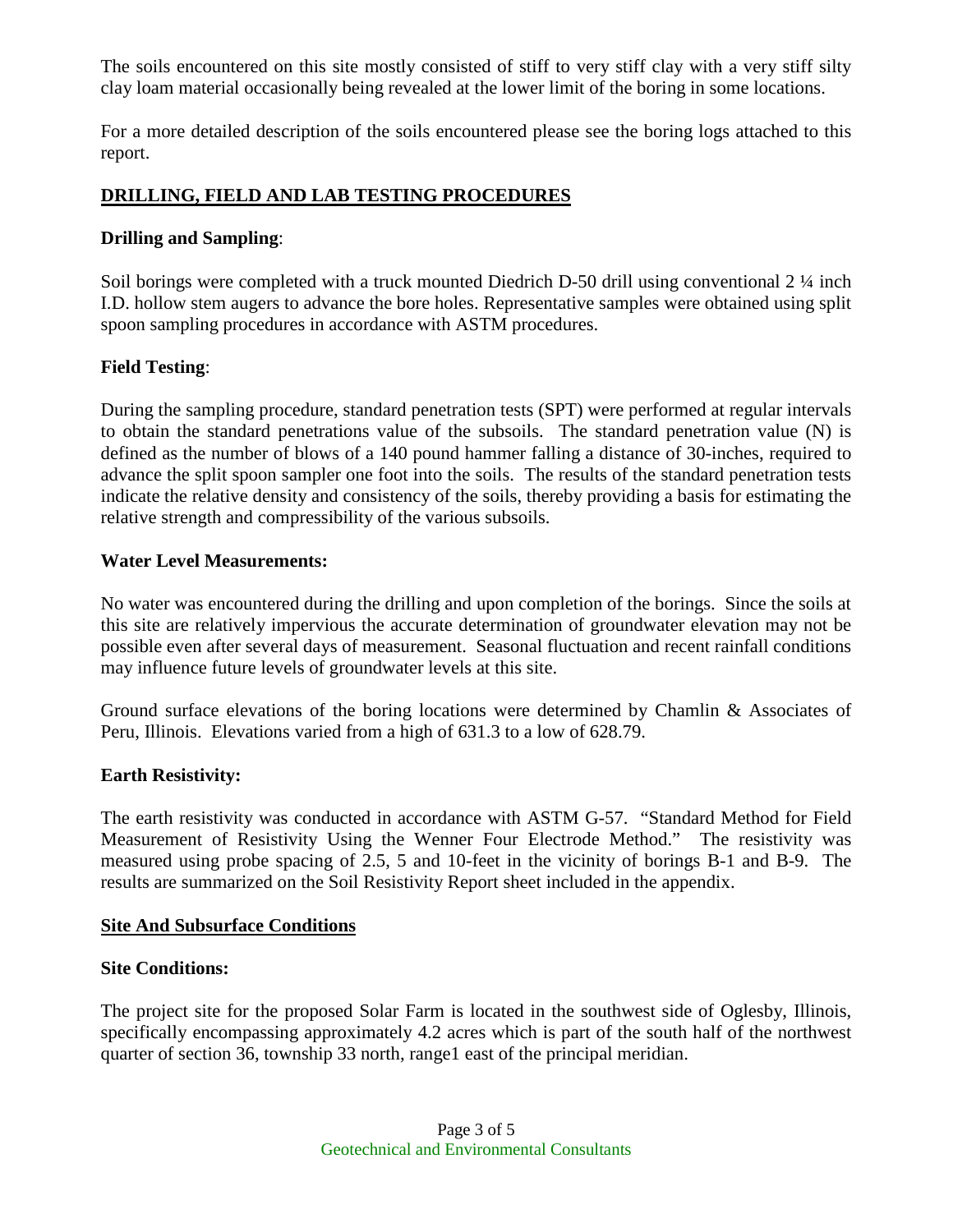At the time of the field exploration, the site was being used for agricultural purposes being a soybean field which had been previously harvested. There is approximately a 2 ½ foot differential between the ten boring locations.

### **Subsurface Conditions:**

A total of ten (10) soil borings were randomly scattered throughout the project area. The approximate soil borings locations are shown on the boring location plans.

Topsoil thickness varies from 6 to 16-inches. Below the surface material, undisturbed stiff to very stiff cohesive soils consisting of lean clays extend to the termination depth of 16-feet for all boring location,

The subsurface description is of a generalized nature to highlight the major surface Stratification features and material characteristics. The boring logs included in the appendix should be reviewed for specific information at individual boring locations. These records include soil descriptions, stratification, penetration resistance, location of the samples and laboratory test data. The stratifications shown on the boring logs represent the conditions only at the actual boring locations. Variations may occur and should be expected between boring locations. The stratifications represent the approximate boundary between subsurface materials and the actual transitions may be gradual. Water level information obtained during field operations is also shown on these boring logs.

## **Foundation Recommendations**

Based on the available soil borings and laboratory testing, drilled shafts are recommended to support the Photovoltaic racking structure.

The following unit resistance should be used to determine the diameter and length of the drilled shafts:

| <b>Depth</b> | <b>Soil Type</b> | Эu<br><b>KSf</b> | Su<br><u>KSf</u> | <b>Passive Resistance</b> |
|--------------|------------------|------------------|------------------|---------------------------|
|              |                  |                  |                  |                           |
| $6' - 16'$   | Clay             |                  |                  | 4.0                       |

**Notes** 

 $S_u = C = \text{Cohesion}$ 

Ignore passive, pressure in frost zone of 3 ½ -feet in Oglesby area.

## **Construction Considerations**

If mass grading is required to bring the site up to plan elevation it is recommended that subsequently to topsoil removal all the fill should be placed in 9-inch lifts and compacted to a minimum of 98% ASTM D-698 (Standard Proctor).